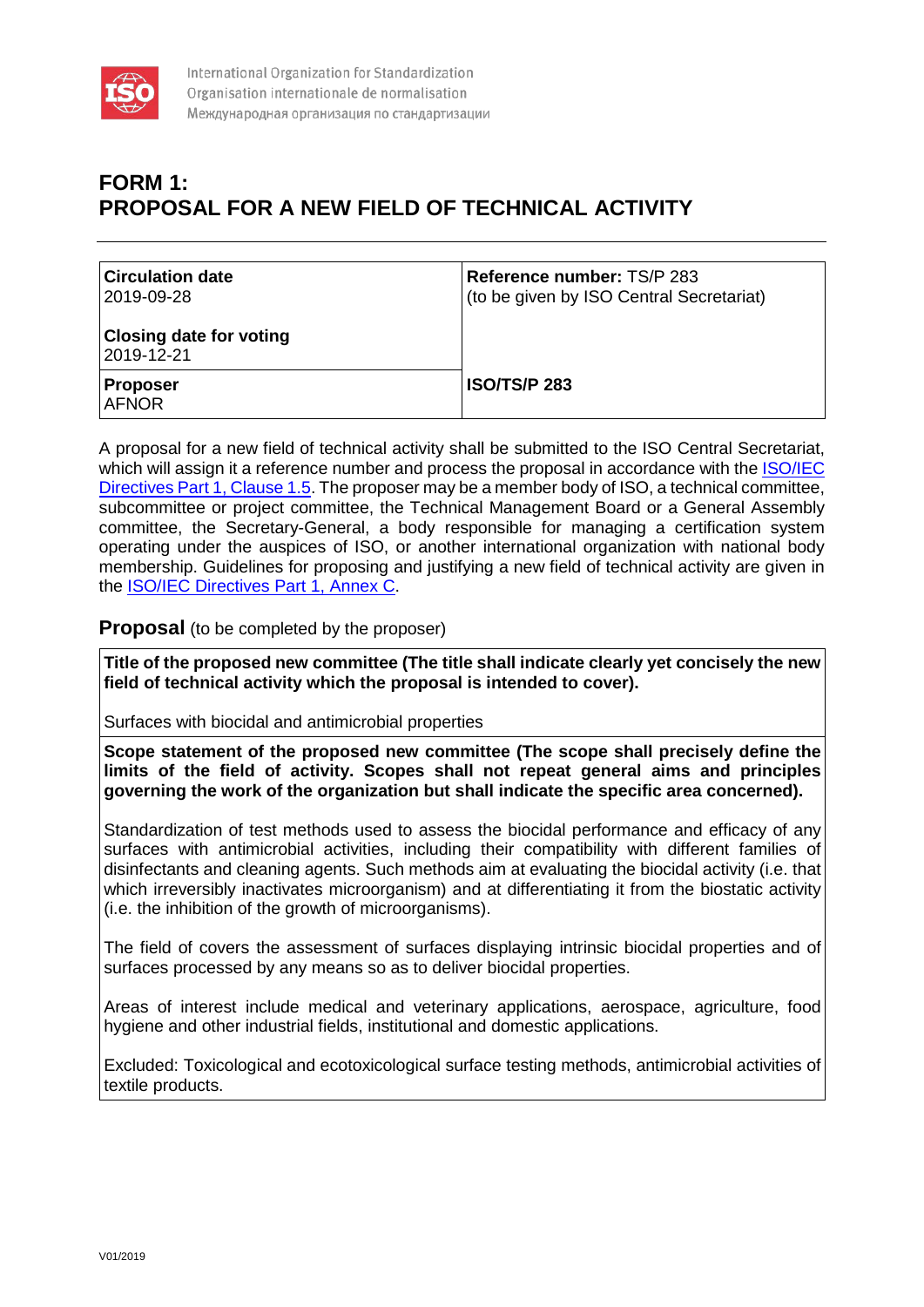- ☒ **The proposer has checked whether the proposed scope of the new committee overlaps with the scope of any existing ISO committee**
- ☐ **If an overlap or the potential for overlap is identified, the affected committee has been informed and consultation has taken place between proposer and committee on** 
	- **i. modification/restriction of the scope of the proposal to eliminate the overlap,**
	- **ii. potential modification/restriction of the scope of the existing committee to eliminate the overlap.**
- ☐ **If agreement with the existing committee has not been reached, arguments are presented in this proposal (under question 7) as to why it should be approved.**

**Proposed initial programme of work. (The proposed programme of work shall correspond to and clearly reflect the aims of the standardization activities and shall, therefore, show the relationship between the subject proposed. Each item on the programme of work shall be defined by both the subject aspect(s) to be standardized (for products, for example, the items would be the types of products, characteristics, other requirements, data to be supplied, test methods, etc.). Supplementary justification may be combined with particular items in the programme of work. The proposed programme of work shall also suggest priorities and target dates.)**

The proposed work programme is the following:

1) Standards to evaluate the basic biocidal activity of surfaces

Such standards will help evaluating the biocidal efficacy of surfaces, close to general ambient conditions, but without developing variations taking into account each specific set of use conditions. They will also provide tools to demonstrate the biocidal activity (i.e. that which irreversibly inactivates microorganisms) of surfaces, while providing disambiguation regarding biostatic activity (i.e. inhibition of the growth of microorganisms).

2) Standards to evaluate the biocidal activity of surfaces in various areas of application, integrating the effect of interfering substances, of specific microorganisms, of log reduction in correlation with field's and user's needs, including the ability to sustain the level of performance over time;

3) Any guidance documents that the TC would deem needed in support to the use of the standards envisaged here above. This may include guidance for performing hygiene with biocidal surfaces or publish round-robin tests results conducted in support of the standards.

**Indication(s) of the preferred type or types of deliverable(s) to be produced under the proposal (This may be combined with the "Proposed initial programme of work" if more convenient).**

Test method standards Technical specifications Guidance documents Technical reports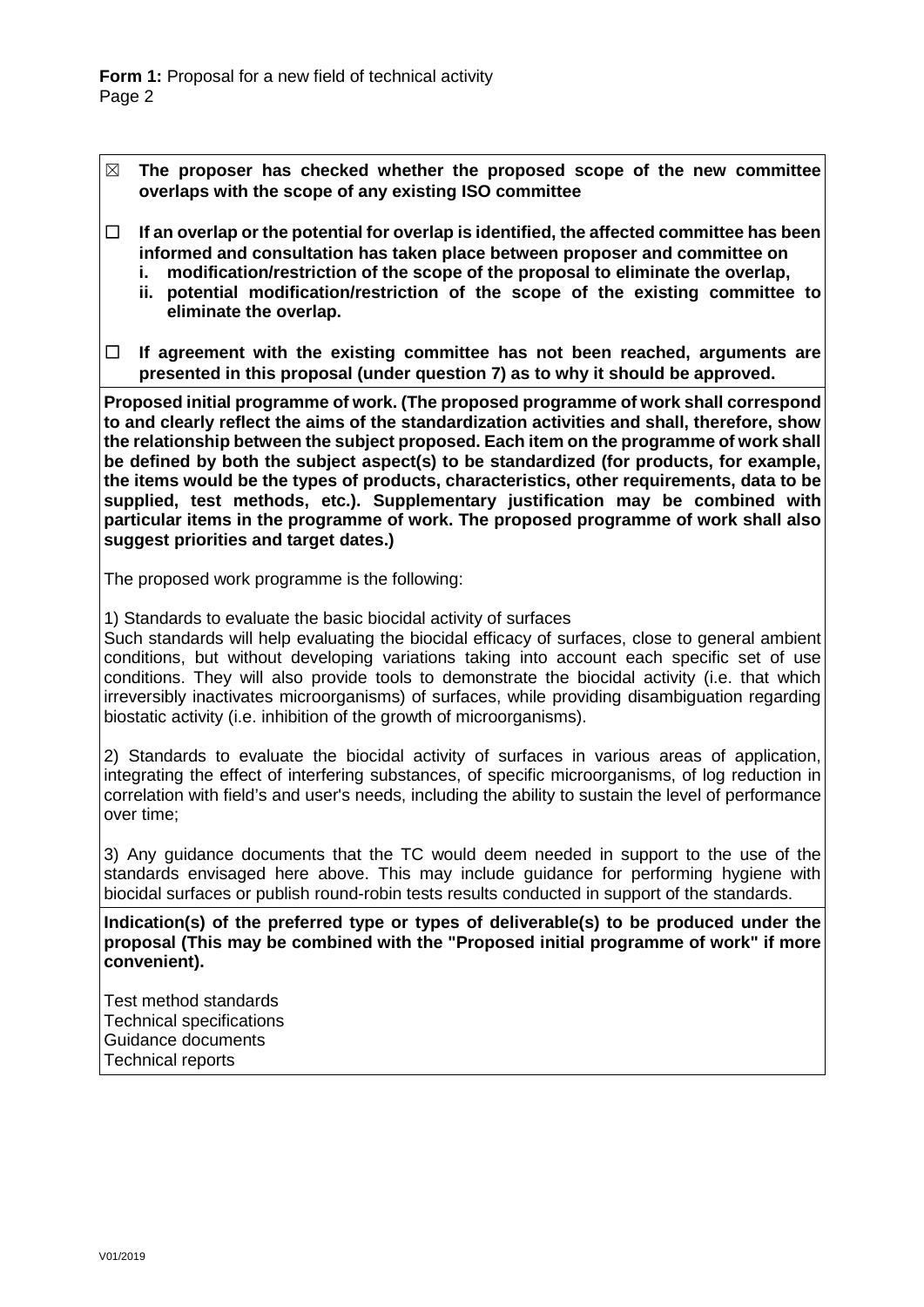**A listing of relevant existing documents at the international, regional and national levels. (Any known relevant document (such as standards and regulations) shall be listed, regardless of their source and should be accompanied by an indication of their significance.)**

• ISO 22196 *"Measurement of antibacterial activity on plastics and other non-porous surfaces"*

National standards identified:

- NF S90-700 "*Surfaces with biocidal properties - Method for the evaluation of basic bactericidal activity of a non-porous surface"*
- ABNT NBR 16316 (2014-11) "*Antimicrobial copper surfaces - Requirements and test methods"*
- SANS 5730:2009\*SABS SM 730:2009 "*Antibacterial efficacy of solid and semi-solid antiseptics"*

Other reference documents:

- ASTM E 2180 "*Standard Test Method for Determining the Activity of Incorporated Antimicrobial Agent(s) In Polymeric or Hydrophobic Materials"*
- OECD Guidance Document on Quantitative Methods for Evaluating the Activity of Microbicides used on Hard Non-Porous Surfaces. ENV.JM.MONO(2014)18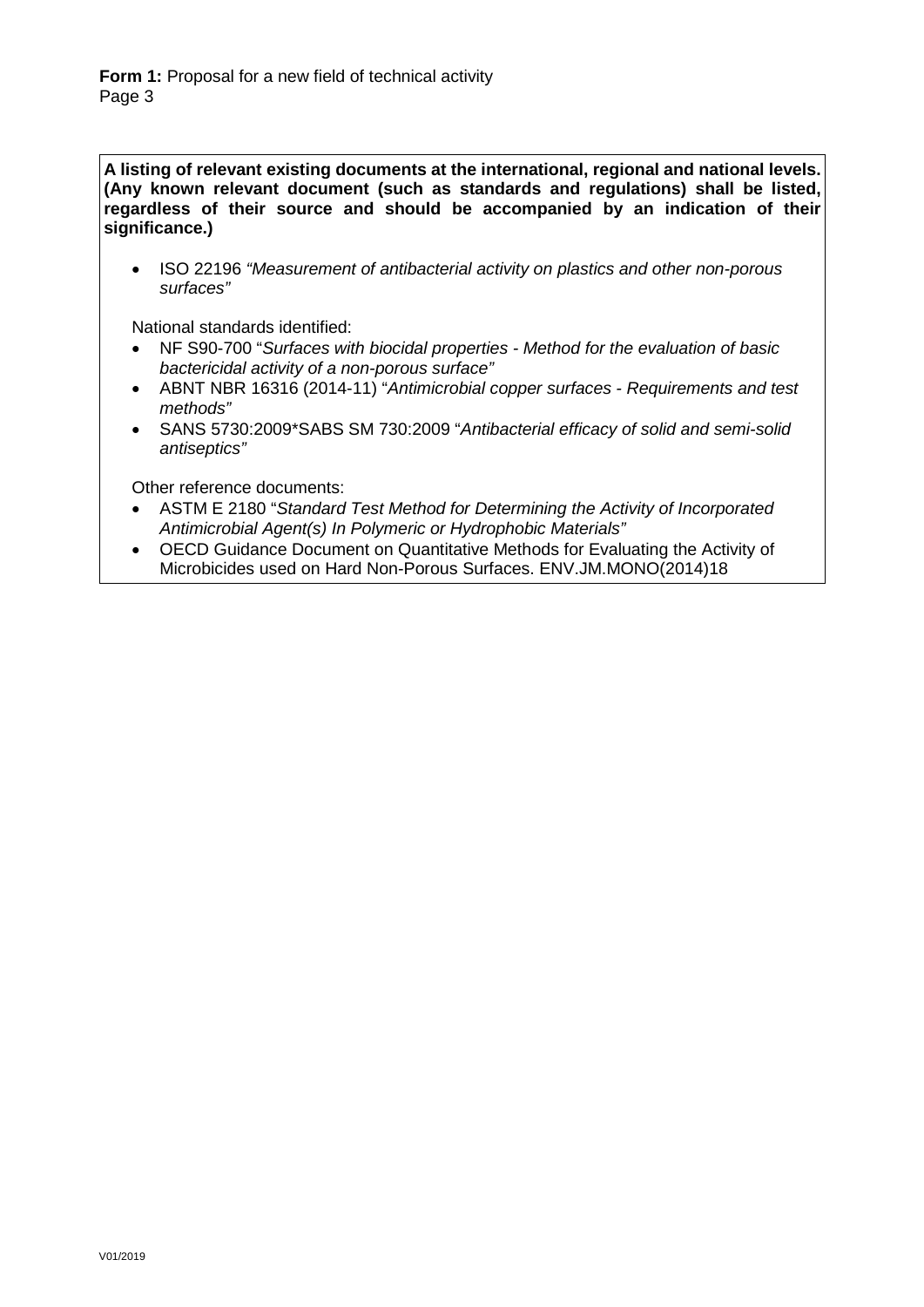**A statement from the proposer as to how the proposed work may relate to or impact on existing work, especially existing ISO and IEC deliverables. (The proposer should explain how the work differs from apparently similar work, or explain how duplication and conflict will be minimized. If seemingly similar or related work is already in the scope of other committees of the organization or in other organizations, the proposed scope shall distinguish between the proposed work and the other work. The proposer shall indicate whether his or her proposal could be dealt with by widening the scope of an existing committee or by establishing a new committee.)**

The proposed work programme is the following

- Standards to evaluate the basic activity of the surfaces and to differentiate the biocidal from the biostatic activity
- Standards or technical specifications to evaluate the activity of the surfaces in different areas, their related conditions of use and performance retention ability
- Guidance documents for performing day-to-day hygiene with biocidal surfaces

None of these items are covered by an existing ISO TC or SC. No transversal methods has been set in order to support and clarify end user choices for identifying surfaces with efficacy criteria in correlation with areas risks. Such lack of transversal standards leads to the impossibility to compare efficacy of different type of surfaces with antimicrobial and biocidal properties making those surfaces less used than their potentials for reducing contamination could ensure. There is no intend to developed materials specific standards.

It should be noted that ISO subcommittee 6 *Ageing, chemical and environmental on plastics and other non-porous surfaces*, which is related to the scope of the propose *resistance* of ISO/TC 61 *Plastics* has developed ISO 22196 *Measurement of antibacterial activity* d TC. However this standard is a test method mostly designed for a specific type of product, without possible distinction between biocidal and biostatic activities. Furthermore, the laboratory test conditions of the method are very far from generic ambient use conditions.

This standard so as other material specific's methods (eg: pr ISO 17721-1 and -2…) will be taken into account in the work.

International market already propose a wide range of products claiming to have antimicrobial properties (copper, ceramic, chemical treated surfaces, nanomaterials, silver…).The real added value of this new ISO TC will be to develop a holistic and global approach for evaluating the effectiveness of any type of biocidal surfaces (porous and non-porous) independently of the product compounds and for also taking into account the needs of different sectors.

In order to ensure consistency of ISO standards collection and to take into account needs from various sector and cooperation with technical committees wishing to apply standards for materials or product within their scopes, several liaisons are expected to be needed.

**A listing of relevant countries where the subject of the proposal is important to their national commercial interests.**

This standardization endeavor is intended to involve all countries, considering the numerous sectors concerned by this topic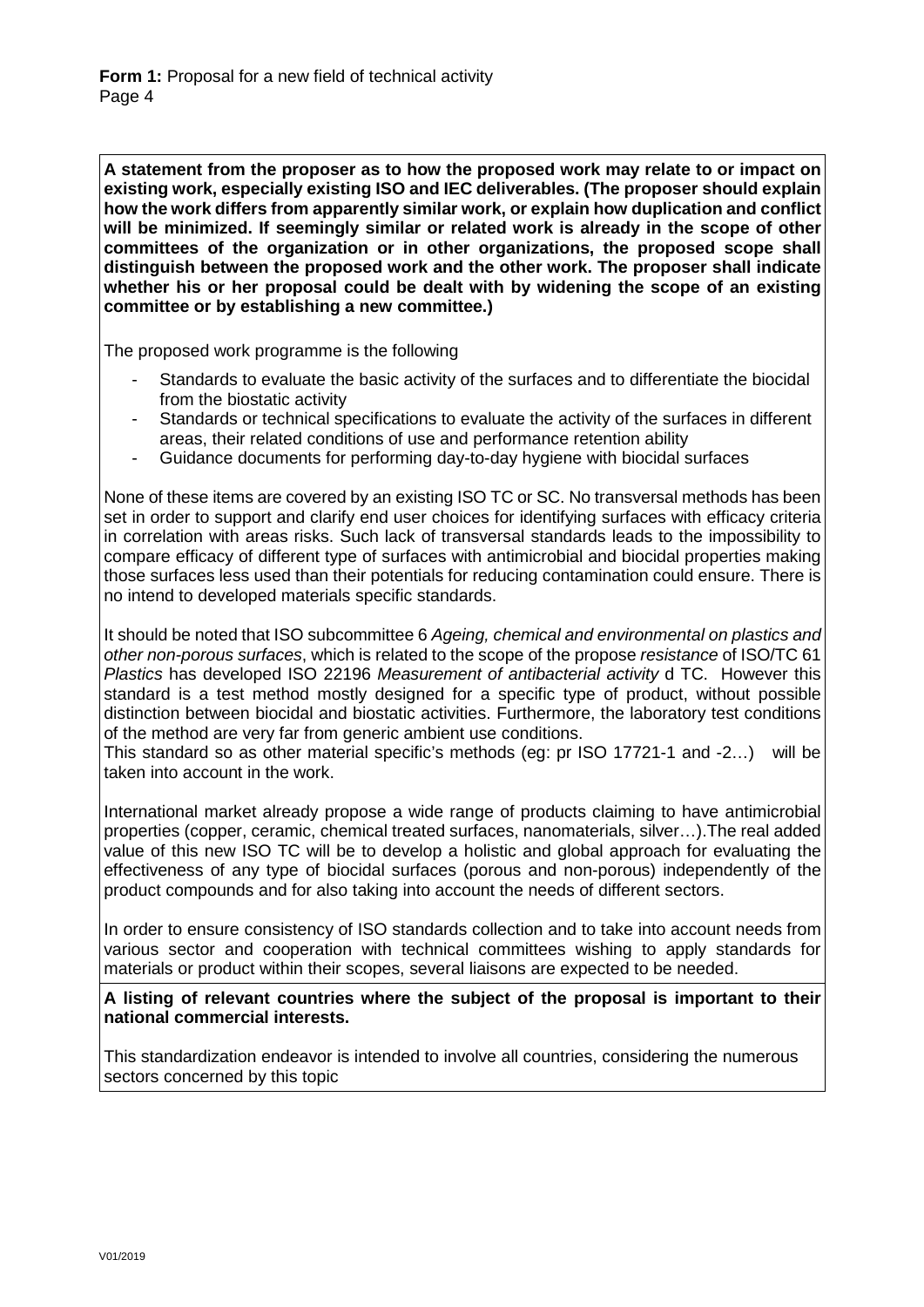**A listing of relevant external international organizations or internal parties (other ISO and/or IEC committees) to be engaged as liaisons in the development of the deliverable(s). (In order to avoid conflict with, or duplication of efforts of, other bodies, it is important to indicate all points of possible conflict or overlap. The result of any communication with other interested bodies shall also be included.)**

*<sup>U</sup>*To have feedbacks and cooperation with hygiene experts from various area:

ISO/TC 84 Devices for administration of medicinal products and catheters

ISO/TC 194 Biological and clinical evaluation of medical devices

ISO/TC 198 Sterilization of health care products

[ISO/TC 209](https://www.iso.org/fr/committee/54874.html) Cleanrooms and associated controlled environments

ISO/TC 212 Clinical laboratory testing and in vitro diagnostic test systems ISO/TC 217 Cosmetics

CEN/TC 205 Non-active medical devices CEN/TC 216 Chemical antiseptics and disinfectants

*<sup>U</sup>*To avoid conflict with sector-specific methods and to ensure cooperation with product specific bodies:

ISO/TC 26 Copper and copper alloys

ISO/TC 34 Food products

ISO/TC 35 Paints and varnishes

ISO/TC 38 Textiles

ISO/TC 45 Rubber and rubber products

ISO/TC 61 Plastics

ISO/TC 91 Surface active agents

ISO/TC 102 Iron ore and direct reduced iron

ISO/TC 107 Metallic and other inorganic coatings

ISO/TC 153 Valves

ISO/TC 189 Ceramic tile

ISO/TC 201 Surface chemical analysis

ISO/TC 206 Fine Ceramics

ISO/TC 229 Nanotechnologies

ISO/TC 261 Additive manufacturing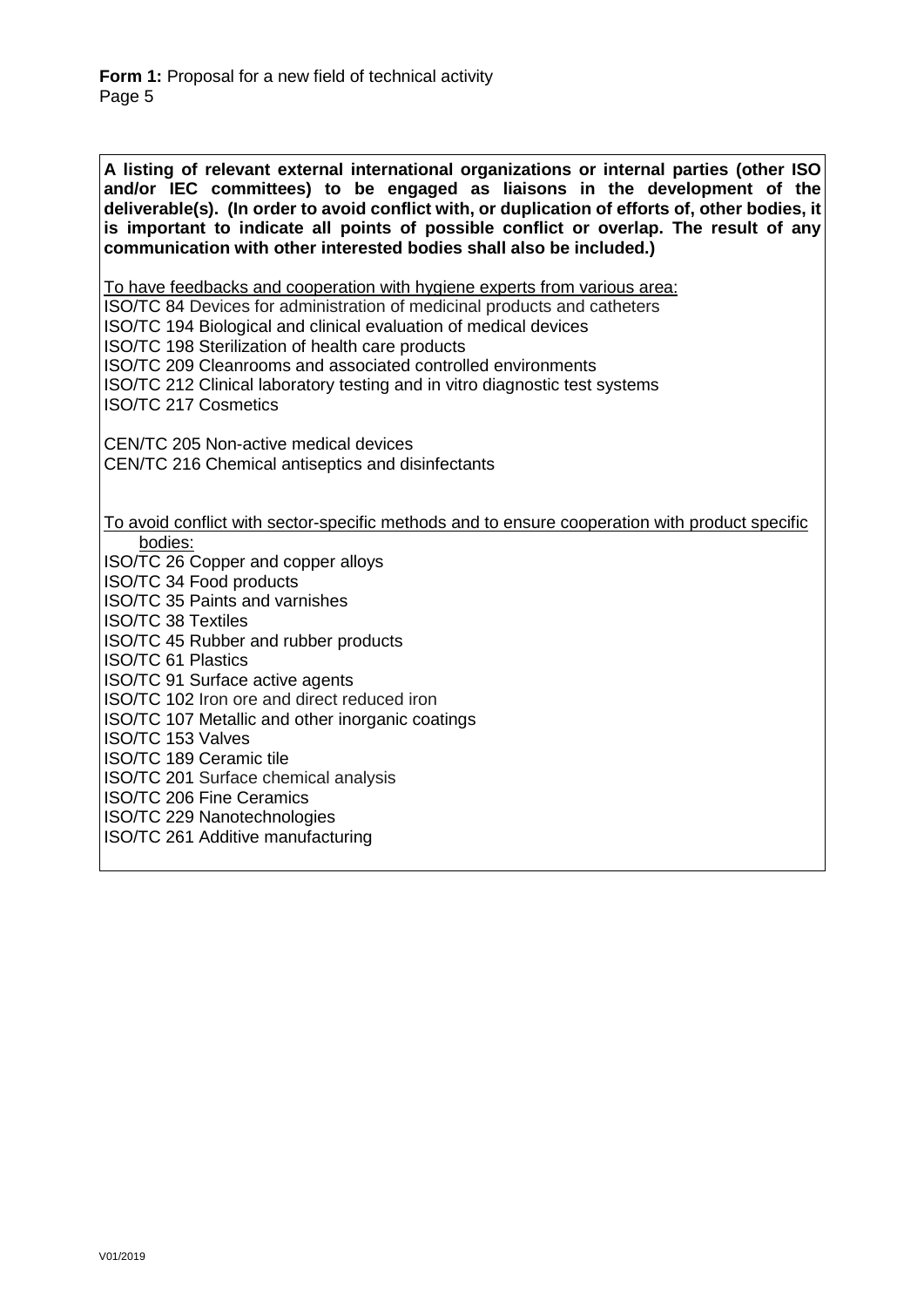**A simple and concise statement identifying and describing relevant affected stakeholder categories (including small and medium sized enterprises) and how they will each benefit from or be impacted by the proposed deliverable(s).**

Prior proposing this committee to ISO members, AFNOR get confirmation from a wide range of stakeholders that such work would be of interest:

- SMEs, and more generally all manufacturers will benefit from ISO standards supporting and guiding their R&D and market assertions.
- Laboratories and testing houses will have clear testing methods to apply to assess the biocidal efficacy of surfaces.
- Product users will have a clear tools to recognize, compare and identify products that meet their expectations and needs
- Hygienists (governments, healthcare professionals, cleanrooms owners and users...) from a number of areas and sectors, for instance …, …and …, will benefit from these new standards that will clarify and increase their trust in the marketing claims and facilitate product's benchmarks.
- Regulatory authorities can also use the standard to control product claims.

**An expression of commitment from the proposer to provide the committee secretariat if the proposal succeeds.**

If the proposal is accepted, AFNOR is willing to undertake the work of secretariat of the new TC, and is committed to providing all resources to successfully run the secretariat.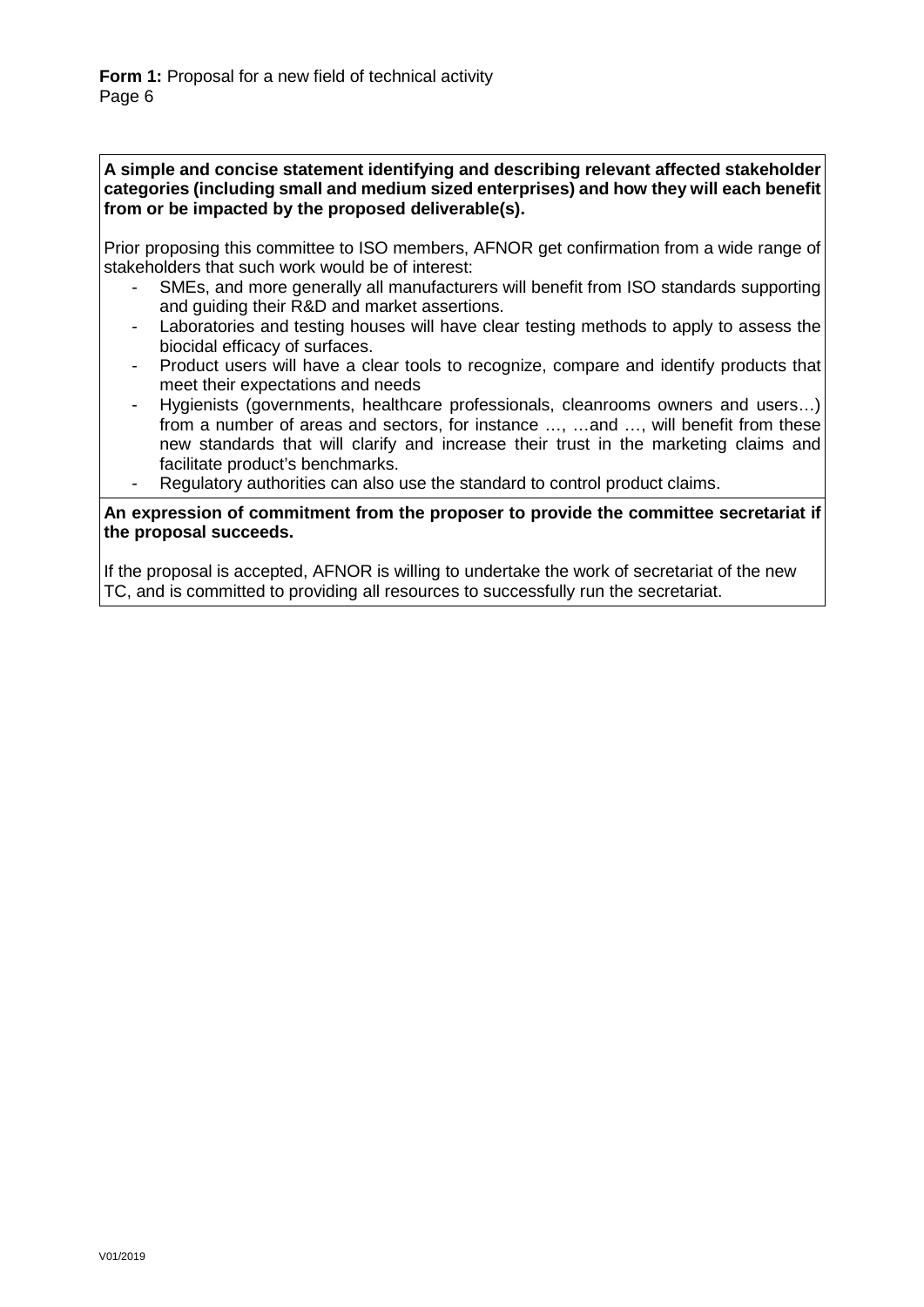**Purpose and justification for the proposal. (The purpose and justification for the creation of a new technical committee shall be made clear and the need for standardization in this fieldshall be justified. Clause C.4.13.3 of [Annex C](https://www.iso.org/sites/directives/current/part1/index.xhtml#_idTextAnchor310) of the ISO/IEC Directives, Part 1 contains a menu of suggestions or ideas for possible documentation to support and purpose and justification of proposals. Proposers should consider these suggestions, but they are not limited to them, nor are they required to comply strictly with them. What is most important is that proposers develop and provide purpose and justification information that is most relevant to their proposals and that makes a substantial business case for the market relevance and the need for their proposals. Thorough, well-developed and robust purpose and justification documentation will lead to more informed consideration of proposals and ultimately their possible success in the ISO IEC system.)**

The worldwide community agrees that infection or biological contamination prevention is still one of its biggest challenges of the next century. Based on the various existing products on the market and scientific researches since at least 20 years, biocidal surfaces have clearly a key role to play to reinforce current programs for fighting infections and the spread of pathogens. To achieve this objective, standardization of transversal testing methods to assess biocidal activity of any surfaces is necessary to ensure that we have reliable and performant surfaces.

Addressing antimicrobial and biocidal efficacies of surfaces independently of the product compounds is innovative and addresses a worldwide need of the market that is to evaluate biocidal efficacy of surfaces in order to reinforce available tools against pathogen microorganisms and reliability on the surfaces efficacy in use conditions.

Various sectors have to ensure contamination control such as:

- The medical sector:

Indeed, according to the World Health Organization (WHO):

• 1 in 10 patients catch an infection while receiving care,

• Effective infection prevention and control reduces healthcare associated infections by at least 30%.

Moreover, the colonization of undesired microorganisms on surfaces and on devices used in biomedical and clinical applications has become a persistent problem<sup>1:</sup>

- Donskey CJ *et al.* Beyond high-touch surfaces: Portable equipment and floors as potential sources of transmission of health care-associated pathogens, Am J Infect Control. 2019
- Kramer A. How long do nosocomial pathogens persist on inanimate surfaces? A systematic review BMC Infect Dis. 2006
- Boyle MA *et al.* Off the rails': hospital bed rail design, contamination, and the evaluation of their microbial ecology. J Hosp Infect. 2019
- Russotto V *et al.* Bacterial contamination of inanimate surfaces and equipment in the intensive care unit. J Intensive Care. 2015

- The food sector: food safety management, reduction of chemical preservative agent, heat method vs nutrition…

- The farming sector: reduction of pathogens microorganism, antibiotic resistance

- and also the pharmaceutical, cosmetics or transportation sectors

International standardized test methods are necessary not only for safety reasons but also for economic ones to facilitate the best choice for each use.

Several studies have underlined (non-exhaustive list) how surface cleaning could varied and the role of biocidal surfaces for reducing microorganism.

• Muller MP *et al*. Antimicrobial surfaces to prevent healthcare-associated infections: a systematic review. J Hosp Infect. 2016